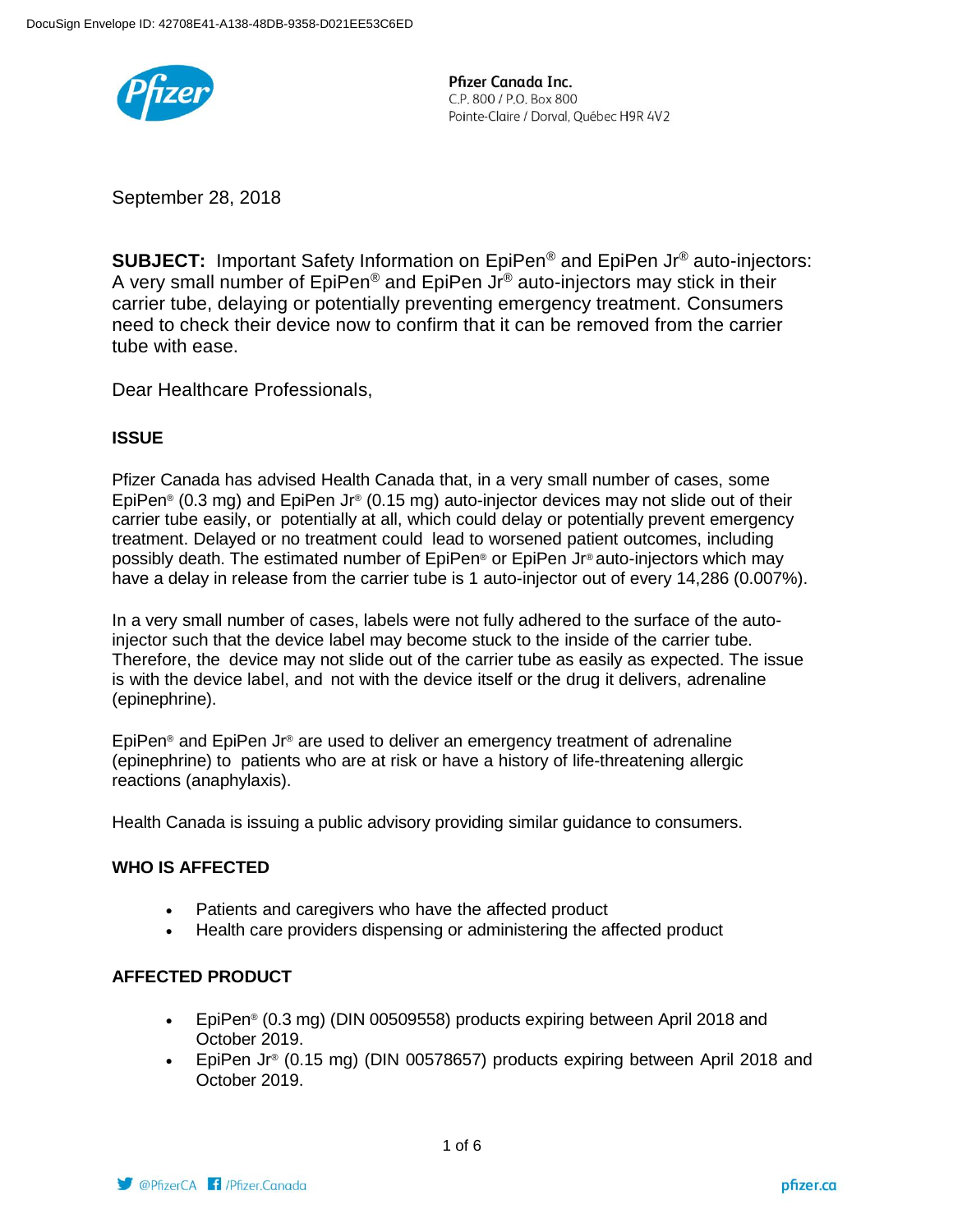

### **Information for Healthcare Professionals and Consumers**

### **Information for Healthcare Professionals**

Before dispensing or administering the EpiPen® or EpiPen Jr<sup>®</sup> Auto-Injectors expiring between April 2018 and October 2019, flip open the cap of the carrier tube and ensure that the auto-injector easily slides out of the carrier tube. The detailed directions, including pictures of the auto-injector, are found in Appendix 1 for Health Care Professionals.

### **Information for consumers**

If the EpiPen® or EpiPen Jr® Auto-Injector expires between April 2018 and October 2019, consumers should check their device now by flipping open the cap of the carrier tube and ensuring that the auto-injector easily slides out of the carrier tube. The detailed directions, including pictures of the auto-injector, are found in Appendix 2 for Consumers.

### **Information for pharmacists**

When a consumer returns an affected unit which does not easily slide out of the carrier tube, please follow the process below:

- Check the unit as per the instructions in Appendix 1.
- Replace the affected EpiPen<sup>®</sup> 0.3 mg and/or EpiPen Jr<sup>®</sup> 0.15 mg for the consumer at no charge.
- Put aside the affected  $EpiPen^{\circledcirc}$  units.
- Prepare a weekly consolidation of returns by filling out the form and return (collect) through Purolator to MedTurn/Inmar (Purolator 7983131) (Form attached)

Your primary wholesaler will credit you for the units that you have returned at the current list price.

### **REPORT HEALTH OR SAFETY CONCERNS**

Managing marketed health product-related side effects depends on healthcare professionals and consumers reporting them. Any case of serious or unexpected side effects in patients receiving  $Epi^{\circ}$  or EpiPen Jr $^{\circ}$  should be reported to Pfizer Canada Inc. or Health Canada.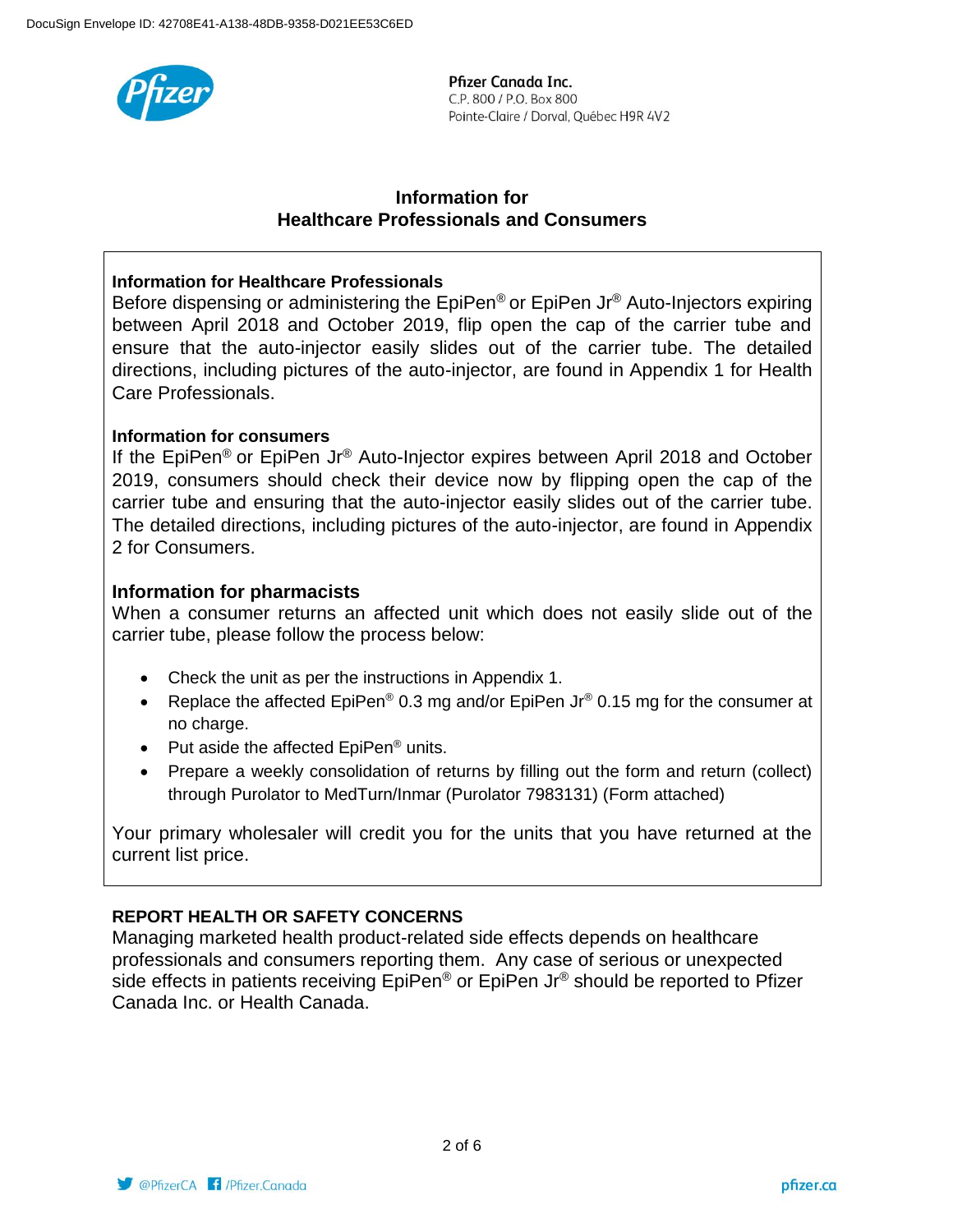

## **Pfizer Canada Inc. Contact Information**

17300 Trans-Canada Highway Kirkland, QC H9J 2M5

**Telephone:** If you have an inquiry of a medical nature related to EpiPen<sup>®</sup> or EpiPen Jr®, please contact our Medical Information Group at 1-800-463-6001 (Monday – Friday 9AM-5PM). For all other inquiries, please contact our Customer Service Group at 1-800-387-4974.

To report an adverse event (or suspected side-effect) experienced with a Pfizer medication (prescription, non-prescription or a vaccine) please contact Pfizer at 1- 866-723-7111 or by fax at 1-855-242-5652.

You can report any suspected adverse reactions associated with the use of health products to Health Canada by:

- Calling toll-free at 1-866-234-2345; or
- Visiting MedEffect Canada's Web page on [Adverse Reaction Reporting](http://www.hc-sc.gc.ca/dhp-mps/medeff/report-declaration/index-eng.php) [\(http://www.hc-sc.gc.ca/dhp-mps/medeff/report-declaration/index-eng.php\)](http://www.hc-sc.gc.ca/dhp-mps/medeff/report-declaration/index-eng.php) for information on how to report online, by mail or by fax.

Sincerely,

DocuSigned by: Fral Pade D62C6DED49824E0

Vratislav Hadrava M.D., Ph.D. Vice President & Medical Director Pfizer Canada Inc.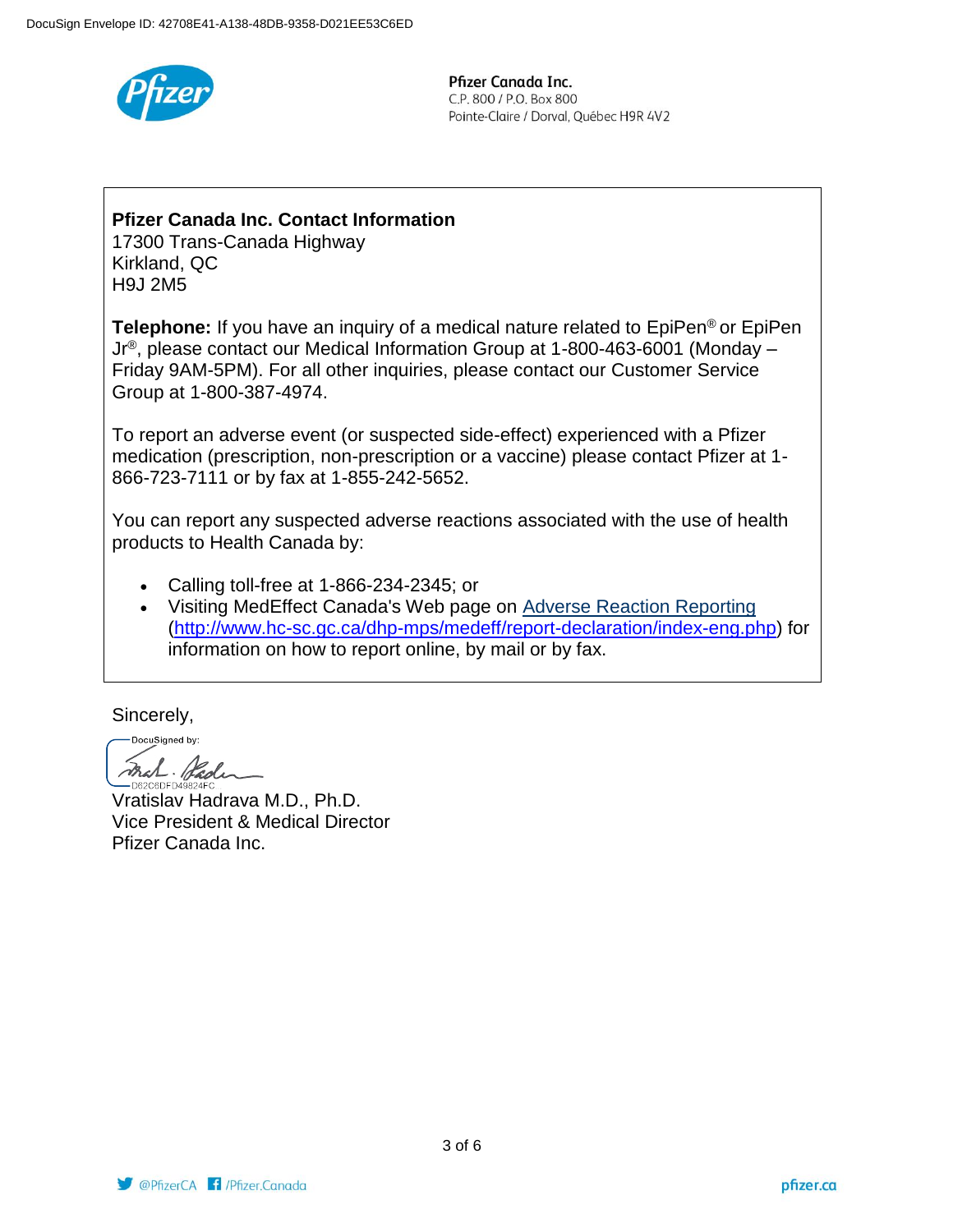

# **Appendix 1: Special Instructions for HEALTHCARE PROFESSIONALS: Verifying EpiPen**® **Auto-Injectors for Ease of Removal from Carrier Tube**

Before dispensing or administering EpiPen® or EpiPen Jr® auto-Injectors expiring between April 2018 and October 2019, open the carton and remove the carrier tube containing the auto-injector from the carton. Leave the package insert inside the carton. 1. Check the expiry date. 2. Per the Instructions for Use, flip open the cap of the carrier tube. The carrier tube caps are: a. yellow for EpiPen® or Epinephrine 0.3 mg, and b. green for EpiPen Jr<sup>®</sup> or Epinephrine 0.15 mg. 3. Tip the carrier tube and verify that the auto-injector readily slides out of the tube. Visually inspect the auto-injector to make sure the device label has no unglued edges that may catch on the tube. Do *NOT* remove the blue safety release from the auto-injector. The blue safety release should be kept on the auto-injector until the time of use. Do *NOT* attempt to remove or re-attach the labels under any circumstances. 4. Once you have confirmed that the device slides out easily and there are no device label unglued edges, return the  $EpiPen<sup>®</sup>$  into its carrier tube and close the carrier tube flip cap. The auto-injector may be dispensed and administered. 5. If there are device label unglued edges *OR* if an auto-injector does not readily slide out of the carrier tube, the auto-injectors must *NOT* be dispensed.

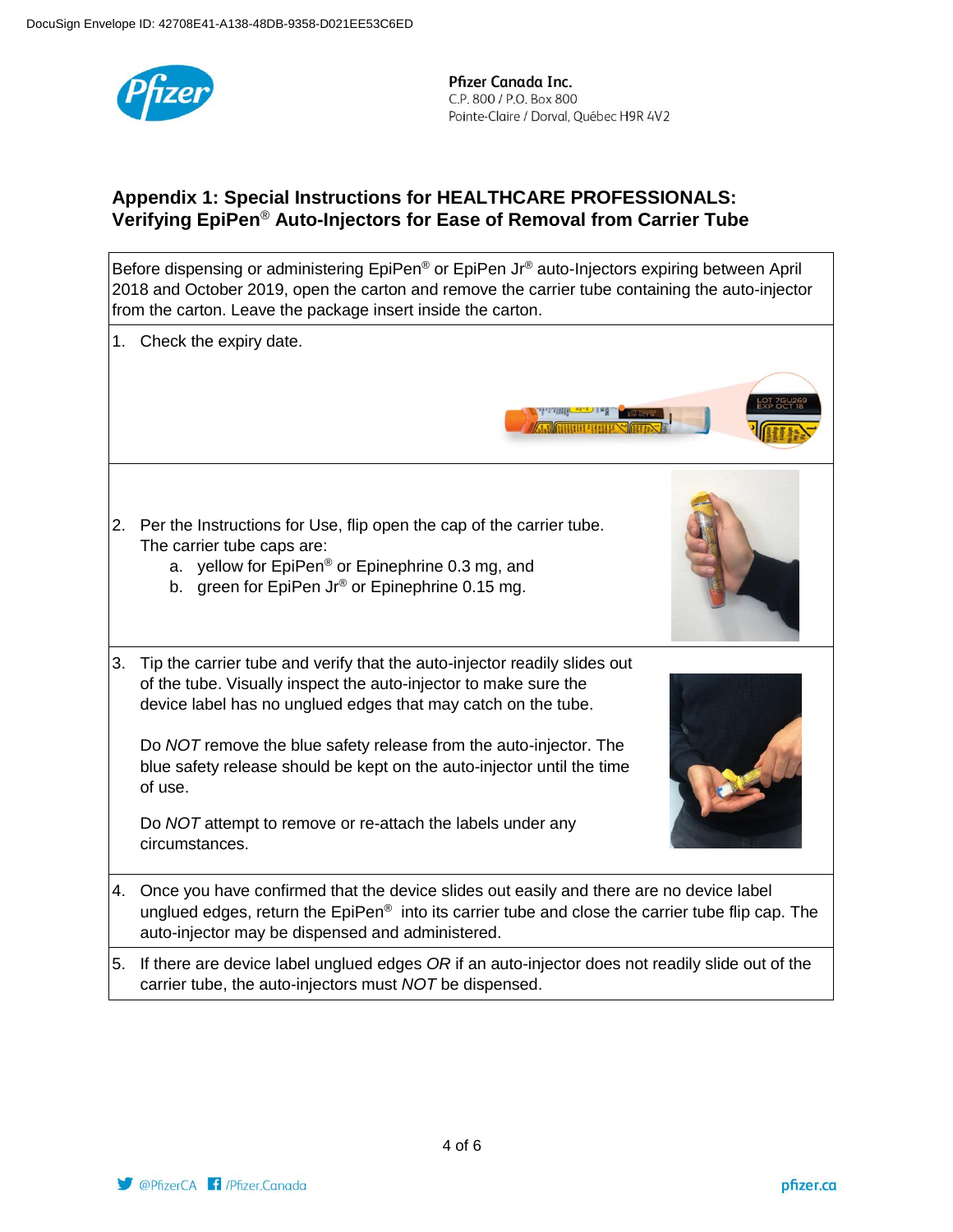

# **Appendix 2: Special Instructions for CONSUMERS Verifying EpiPen**® **Auto-Injectors for Ease of Removal from Carrier Tube**

In a non-emergency situation, follow these instructions to verify that your EpiPen<sup>®</sup> or EpiPen Jr<sup>®</sup> auto-injector slides easily from the carrier tube. 1. Check the expiry date. This issue may affect EpiPen<sup>®</sup> auto-injectors in Canada expiring between April 2018 and October 2019. AMING REAL PRO 2. Per the Instructions for Use, flip open the cap of the carrier tube. The carrier tube caps are: a. yellow for EpiPen® or Epinephrine 0.3 mg, and b. green for EpiPen Jr<sup>®</sup> or Epinephrine 0.15 mg. 3. Tip the carrier tube and verify that the auto-injector slides easily from the tube. Visually inspect the auto-injector to make sure the device label has no unglued edges that may catch on the tube. Do *NOT* remove the blue safety release from the auto-injector. The blue safety release should be kept on until time of use. Do *NOT* attempt to remove or re-attach your labels under any circumstances. 4. Once you have confirmed that your device slides out easily and there are no device label unglued edges, return the EpiPen® into its carrier tube and close the carrier tube flip cap. The auto-injector may be used. Always keep your auto-injector in the carrier tube to protect it from damage. 5. If your device sticks or does not slide out easily from its tube, or the device label has unglued edges, YOU MUST RETURN IT TO YOUR PHARMACIST FOR REPLACEMENT. If you are unsure about how to check your device, your pharmacist can check your device for you.